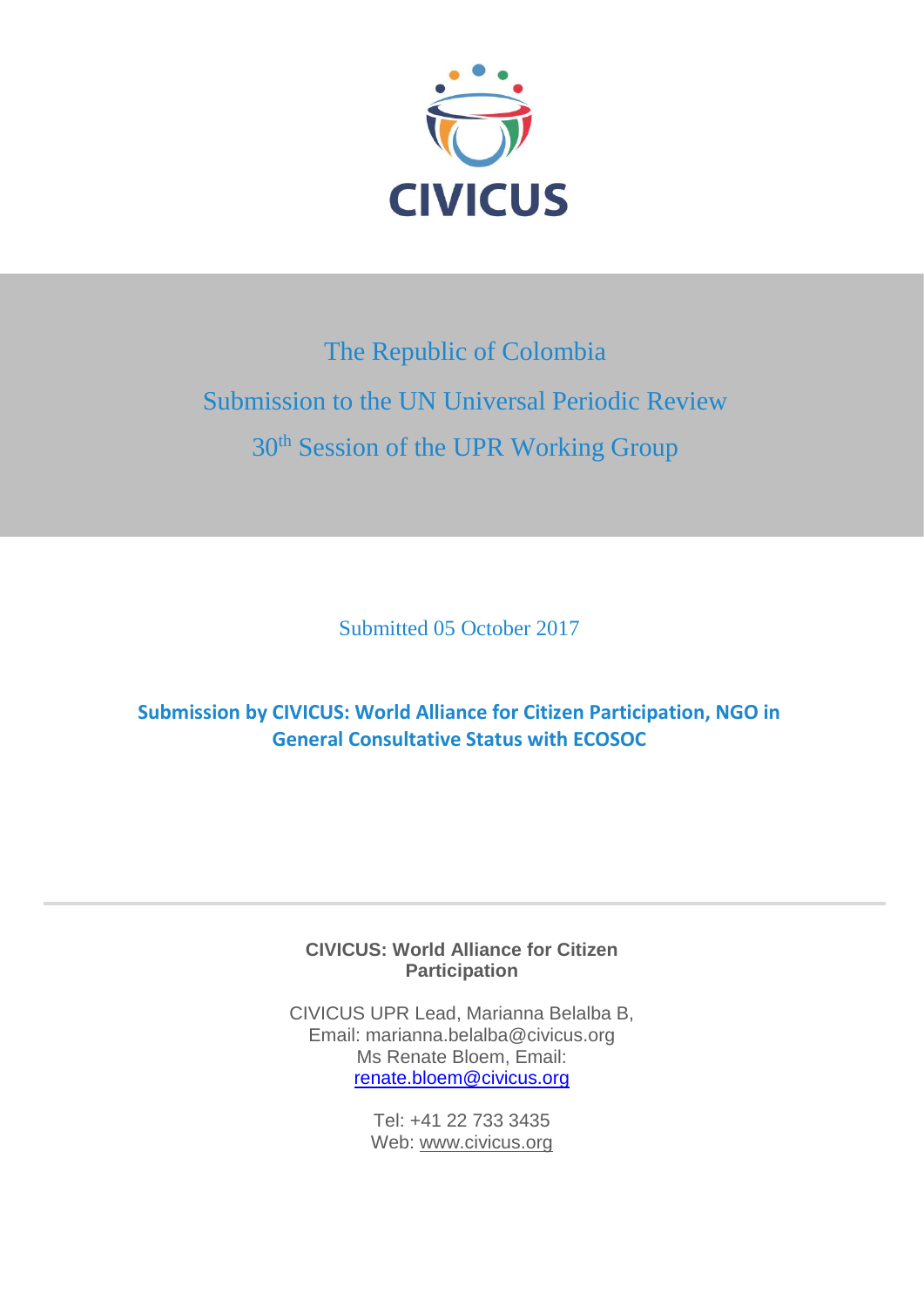# **1. Introduction**

1

- **1.1** CIVICUS is a global alliance of civil society organisations (CSOs) and activists dedicated to strengthening citizen action and civil society around the world. Founded in 1993, we proudly promote marginalised voices, especially from the global south, and have members in over 170 countries throughout the world.
- **1.2** In this document, CIVICUS examines the Government of Colombia's compliance with its international human rights obligations to create and maintain a safe and enabling environment for civil society. Specifically, we analyse Colombia's fulfilment of the rights to the freedoms of association, peaceful assembly and expression, and unwarranted restrictions on human rights defenders (HRDs) since its previous UPR examination in April 2013.
- **1.3** During the 2nd UPR cycle, the Government of Colombia received 14 recommendations relating to the space for civil society all of which were accepted. However, an evaluation of a range of legal sources and human rights documentation addressed in subsequent sections of this submission demonstrate that the Government of Colombia has only partially implemented the recommendations related to the protection of HRDs and journalists and the right to the freedom of association. Although the government has made efforts to develop a protection mechanism for people at risk, in practice, attacks against HRDs, journalists and trade union members continue to increase.
- **1.4** CIVICUS is deeply concerned by the lack of implementation of UPR recommendations relating to the protection of HRDs, many of whom continue to be subject to harassment, intimidation and targeted assassinations. We are further concerned by the lack of effective implementation of the National Protection Unit for HRDs, as many HRDs that have experienced attack were under state protection at the time.
- **1.5** CIVICUS is further concerned by the level of violence against journalists. Although targeted assassinations of journalists decreased during the reporting period, physical and verbal attacks increased.
- **1.6** As a result of these restrictions, the space for civil society in Colombia is currently rated as 'repressed' by the CIVICUS Monitor, indicating that "civic space is heavily constrained and individuals and civil society members who criticise power holders risk surveillance, harassment, intimidation, imprisonment, injury and death."<sup>1</sup>

<sup>1</sup> CIVICUS Monitor[: Colombia,](https://monitor.civicus.org/country/colombia) accessed 21 September 2017. The CIVICUS Monitor is a research collaboration between CIVICUS and our members and partners that provided regularly updated information and analysis on the space for civil society and citizen activism in every country of the world.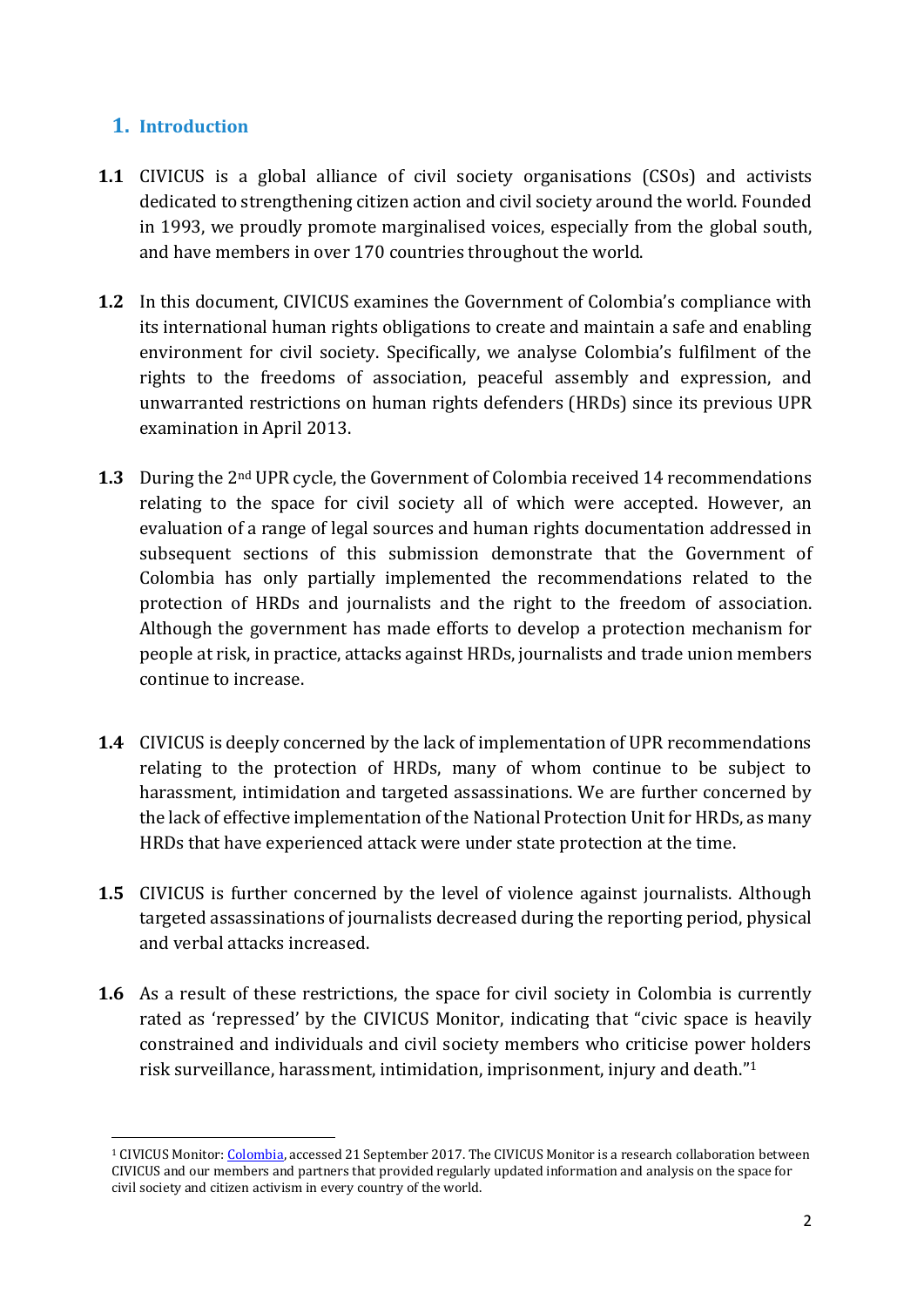- Section 2 of this submission examines Colombia's implementation of UPR recommendations and compliance with international human rights standards concerning the freedom of association.
- Section 3 examines Colombia's implementation of UPR recommendations and compliance with international human rights standards related to the protection of HRDs, civil society activists and journalists.
- Section 4 examines Colombia's implementation of UPR recommendations and compliance with international human rights standards concerning the freedom of expression, independence of the media and access to information.
- Section 5 examines Colombia's implementation of UPR recommendations and compliance with international human rights standards related to the freedom of peaceful assembly.
- Section 6 makes recommendations to address the concerns listed.
- $\bullet$  An annex of the implementation of the 2<sup>nd</sup> cycle of UPR recommendations related to civic space can be found in Section 7.

# **2. Freedom of association**

- **2.1** During Colombia's examination under the 2<sup>nd</sup> UPR cycle, the government received four recommendations on the right to the freedom of association and creating an enabling environment for CSOs. Among other recommendations, the Colombian government committed to "further strengthen its protection measures to remediate the attacks against trade unionists." The government accepted all four recommendations. However, as evidenced below, the government has only partially implemented these recommendations.
- **2.2** Article 38 of the Colombian Constitution guarantees the right to the freedom of association. Moreover, article 22 of the International Covenant on Civil and Political Rights (ICCPR), to which Colombia is a state party, also guarantees the freedom of association. However, despite these protections, unionised workers in particular face many obstacles that have prevented them from operating without unwarranted restrictions.
- **2.3** Since Colombia's previous UPR examination, the government has continued to violate the right to the freedom of association. Trade unionists in Colombia are subject to threats, intimidation and targeted assassinations. According to Somos Defensores, a Colombian CSO, <sup>2</sup> between 2013 and 2016, 17 union leaders have been killed in

<sup>1</sup> <sup>2</sup> Somos Defensores is a national organisation that since 2001 has documented cases of attacks against HRDs and CSOs. Currently, the organisation has a network of more than 500 national organisations that provide information on the situation of aggression against defenders in Colombia. It publishes quarterly, bi-annual and annual analytical reports. For more information: https://www.somosdefensores.org/index.php/en/quienes-somos/siaddhh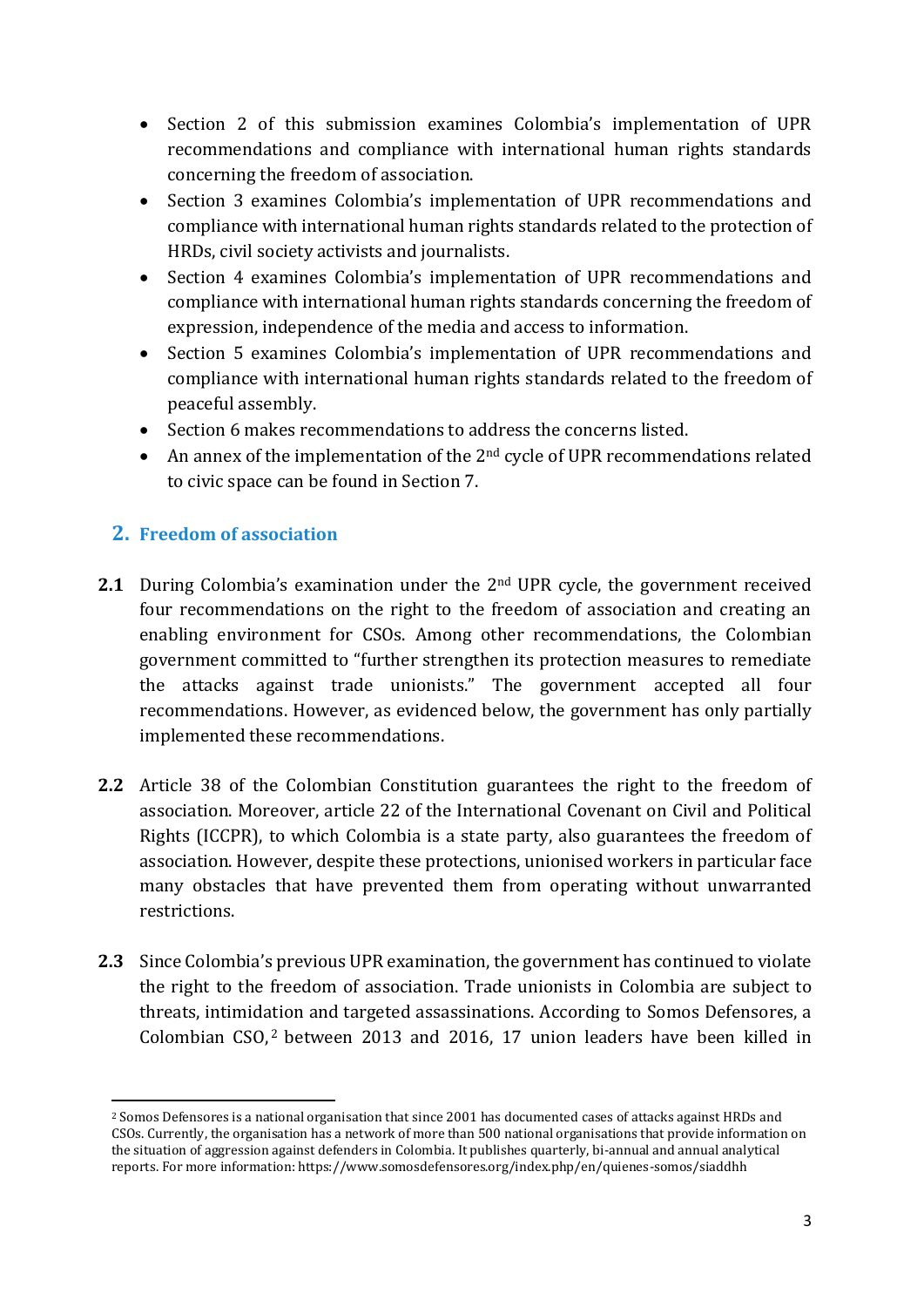Colombia.<sup>3</sup> The 2017 International Trade Union Confederation (ITUC) Global Rights Index stated that "it should not be forgotten that Colombia remains one of the worst violators of trade union rights with a horrendous record for impunity regarding the murders of trade unionists."<sup>4</sup>

- **2.4** CSOs are also the target of violent attacks. During 2013 and 2014, Somos Defensores documented 397 physical attacks against civil society organisations. <sup>5</sup> Organisations working on human rights issues were particularly targeted.
- **2.5** CIVICUS acknowledge the effort of the Government of Colombia to consolidate a protection programme for persons at risk, and especially the formation of the UNP, created by Decree 4,065 in 2011 under the responsibility of the Ministry of the Interior.<sup>6</sup> However, challenges remain for the proper implementation of the UNP mechanism. According to a report by the Inter-American Commission on Human Rights, the UNP is too bureaucratic and faces "financial and structural problems."<sup>7</sup> In addition, many CSOs argue that the UNP mainly functions in reaction to attacks and has failed to tackle the "structural issues that contribute to the vulnerability of HRDs and social movements."<sup>8</sup>
- **2.6** In addition, although the Constitutional Court issued a decision in 2004 urging the government to provide protection and "collective" risk assessment for communities and groups as well as individuals, it was only in 2015 that the UNP issued a relevant protocol, 'a Plan for Collective Protection'. <sup>9</sup> The measures include: "individual measures when they have an impact on the protection of the community or group at risk; supporting infrastructure; organizational and community strengthening; improving the presence of governmental institutions; legal and administrative measures."<sup>10</sup> However, they are still to be implemented effectively.

1

<sup>3</sup> Somos Defensores Annual Reports, available at:

https://www.somosdefensores.org/index.php/en/publicaciones/informes-siaddhh

<sup>4</sup> The 2017 ITUC Global Rights Index, available at: https://www.ituc-csi.org/IMG/pdf/survey\_ra\_2017\_eng-1.pdf

<sup>&</sup>lt;sup>5</sup> Somos Defensores documented individual attacks and collective attacks separately during 2013 and 2014

<sup>6</sup> The National Protection Unit is a responsible for articulating, coordinating and implementing measures to protect and support the rights to life, integrity, freedom and the security of individuals, groups and communities that may face extraordinary or extreme risk.

<sup>7</sup> IACHR Annual Report 2015, at 742, available at: [https://www.oas.org/en/iachr/docs/annual/2015/doc](https://www.oas.org/en/iachr/docs/annual/2015/doc-en/InformeAnual2015-cap5-Colombia-EN.pdf)[en/InformeAnual2015-cap5-Colombia-EN.pdf](https://www.oas.org/en/iachr/docs/annual/2015/doc-en/InformeAnual2015-cap5-Colombia-EN.pdf)

<sup>8</sup> Alice de Marchi Pereira de Souza, Rafael Mendonça Dias, Sandra Carvalho, Protection Policies for Human Rights Defenders, Sur journal, available at: http://sur.conectas.org/en/protection-policies-human-rights-defenders/ <sup>9</sup> Unidad de Protección Nacional, Resolution 1085, available at:

https://www.unp.gov.co/normatividad/Documents/RESOLUCI%C3%93N%201085%20DE%202015%20MININTER IOR.pdf

<sup>10</sup> Amnesty International, Americas: State protection mechanisms for human rights defenders, May 2017, available at: https://www.amnesty.org/en/documents/amr01/6211/2017/en/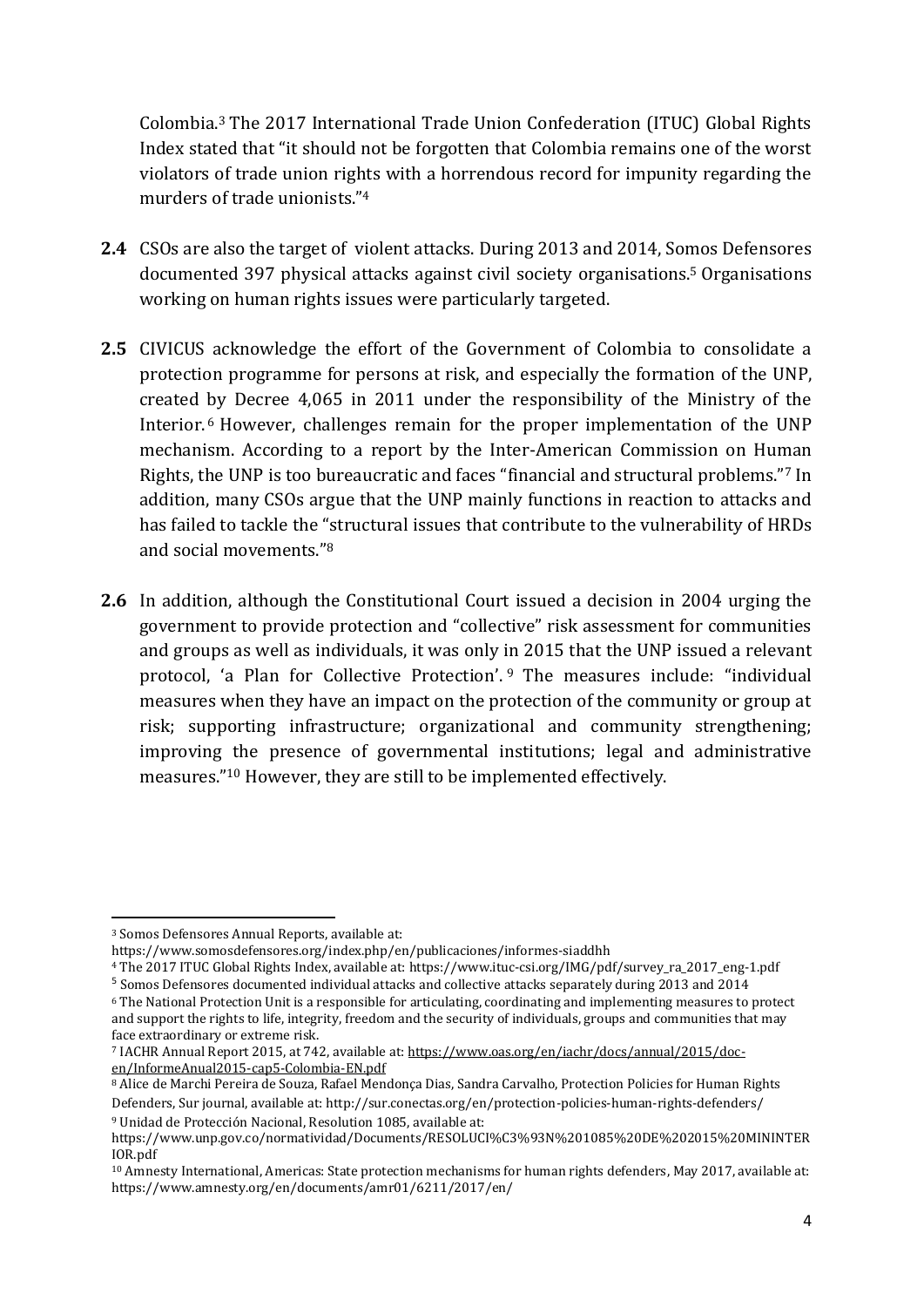## **3. Harassment, intimidation and attacks against human rights defenders, civil society activists and journalists**

- **3.1** Under Colombia's previous UPR examination, the government received 12 recommendations on the protection of civil society representatives, HRDs and journalists. The government committed to several relevant recommendations including to "ensure appropriate protection of human rights defenders operating in the country, recognising the legitimacy of their work, including full and impartial investigations and prosecutions into all alleged human rights violations committed against them." All 12 recommendations were accepted. However, as examined in this section, the government has only partially implemented 9 of them and did not implement 3 of them.
- **3.2** Article 12 of the UN Declaration on Human Rights Defenders mandates that states should take necessary measures to ensure the protection of HRDs. The ICCPR further guarantees the freedoms of expression, association and peaceful assembly. However, in spite of these protections, activists, HRDs and social leaders continue to be the subject of physical attacks, harassment, intimidation and killings by state and nonstate actors.
- **3.3** Although the government committed to reinforcing measures to protect HRDs during the 2nd UPR cycle, in practice, community leaders, indigenous leaders and HRDs in general continue to work in a hostile environment. In 2014, the year following the government's commitment, attacks against HRDs increased by 71 per cent. According to documented cases by Somos Defensores, during 2014, 626 attacks against HRDs were reported.<sup>11</sup> The number of attacks decreased in 2016, when 481 attacks were reported. However, the killings of HRDs increased in 2016, with 80 cases documented, a rise of 22 per cent from the previous year.<sup>12</sup> From 2013 to 2016, 276 HRDs were reported as killed in Colombia. <sup>13</sup> These continuing high levels of attacks further suggest that the UNP is ineffective.
- **3.4** These attacks target the most excluded and vulnerable groups. Community leaders, social activists and indigenous defenders are killed more than any other group. In addition, although the government made the commitment in the 2nd UPR examination to ensure that HRDs in rural areas are protected effectively, in practice, most of those

 $\overline{a}$ 

<sup>13</sup> Somos Defensores Annual Reports, available at:

<sup>11</sup> Somos Defensores Annual Report 2014, available at:

https://www.somosdefensores.org/index.php/en/publicaciones/informes-siaddhh/132-la-divina-comedia <sup>12</sup> Somos Defensores, Annual Report 2015, available at:

https://www.somosdefensores.org/index.php/en/publicaciones/informes-siaddhh/137-santos-se-raja-enproteccion-a-defensores-en-colombia

https://www.somosdefensores.org/index.php/en/publicaciones/informes-siaddhh?limitstart=0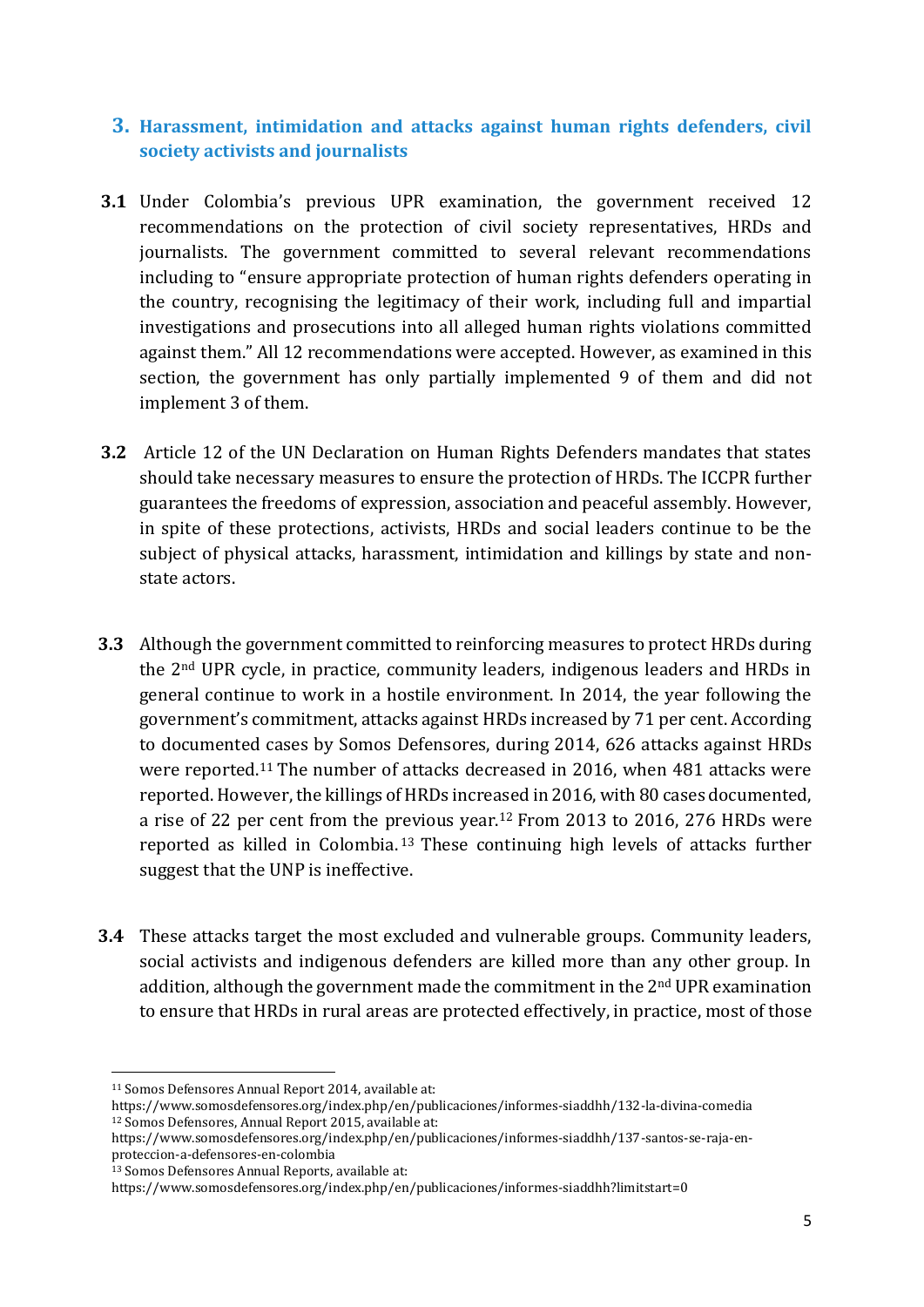attacked are located in rural areas most affected by Colombia's armed internal conflict.

## **4. Freedom of expression, independence of the media and access to information**

- **4.1** Under the 2nd UPR cycle, the government received three recommendations on the freedom of expression. For example the government pledged to "increase efforts to investigate and prosecute those responsible for threats or violence against human rights defenders, trade unionists, community leaders and journalists." All three recommendations on the freedom of expression were accepted. However, as discussed below, the government did not take effective measures to implement these recommendations, meaning that they have been only partially implemented.
- **4.2** Article 19 of the ICCPR guarantees the right to the freedoms of expression and opinion. Article 20 of the Constitution of Colombia also guarantees the right to the freedom of expression. However, in practice, attacks against journalists continue. Although the number of targeted assassinations has decreased over recent years, a high level of threats and attacks continues. According to Fundación para la Libertad de Prensa (FLIP), <sup>14</sup> since 2013, when the government of Colombia committed to "prevent incidents of violence against journalists" during the  $2<sup>nd</sup>$  cycle UPR examination, the number of documented cases of attacks against journalists has increased.<sup>15</sup>
- **4.3** Overall, from 2013 to 2016, FLIP reported 617 attacks against journalists. Although one of the functions of the UNP is to protect journalists, the number of attacks indicates that in practice the mechanism is not providing effective protection. In 2016, only four per cent of the UNP's budget was allocated to the protection of journalists.<sup>16</sup> In addition, with a 99.36 per cent chance of impunity for assassinations of journalists, <sup>17</sup> it seems clear that media workers do not operate in an enabling environment.<sup>18</sup>
- **4.4** Colombia enacted access to information legislation in 2014.<sup>19</sup> In practice, however, CSOs claim that this right is not properly implemented. According to a rating

<sup>16</sup> FLIP Annual Report 2016, available at: https://flip.org.co/index.php/es/publicaciones/informesanuales/item/2061-silencioff-las-regiones-tomaran-la-palabra

<sup>1</sup> <sup>14</sup> Fundacion para la Libertad de Prensa (FLIP) is the only organisation that systematically documents freedom of expression violations in Colombia, for more information: https://flip.org.co/index.php/es/

<sup>15</sup> FLIP documented 123 attacks in 2013, 131 in 2014, 147 in 2015 and 216 in 2016, available at: https://flip.org.co/index.php/es/publicaciones/informes-anuales

<sup>17</sup> FLIP Annual Report 2016, available at: https://flip.org.co/index.php/es/publicaciones/informes-

anuales/item/2061-silencioff-las-regiones-tomaran-la-palabra

<sup>18</sup> CIVICUS interview with staff member of FLIP

<sup>19</sup> Ley 1712 de Transparencia, available at: http://masinformacionmasderechos.co/2014/03/06/ley-1712-de-2014 ley-de-transparencia/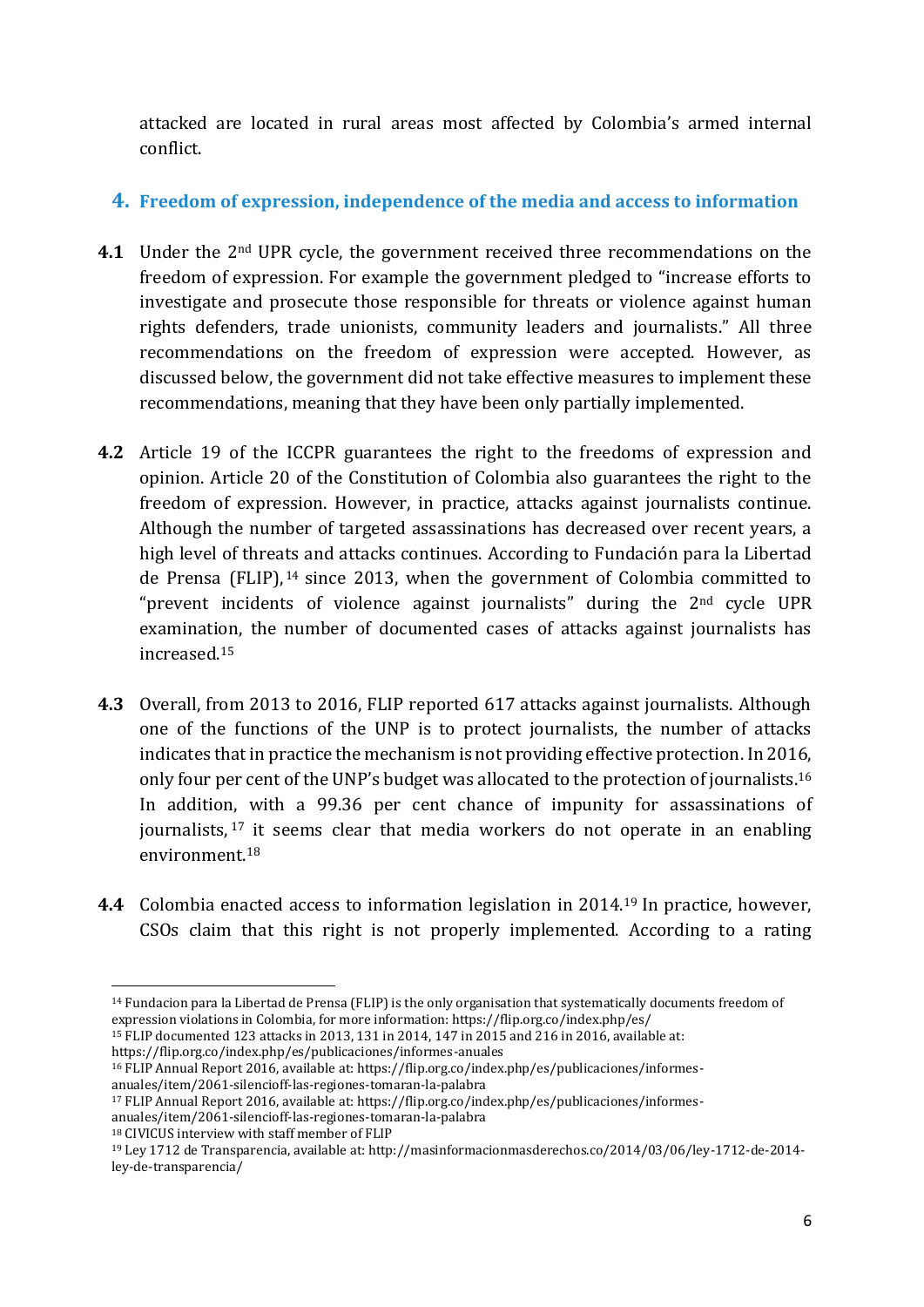developed by a group of CSOs, in 2015 citizens' right to access public information was rated as standing at 39.7 on a scale of one to 100.<sup>20</sup>

# **5. Freedom of peaceful assembly**

- **5.1** During Colombia's examination under the 2<sup>nd</sup> UPR cycle, the government received no recommendations on the right to the freedom of peaceful assembly. Despite the lack of explicit recommendations, this right is undermined in policy and in practice, as illustrated below.
- **5.2** Article 21 of the ICCPR guarantees the freedom of peaceful assembly. In addition, article 37 of the Colombian Constitution also guarantees the right to the freedom of assembly.
- **5.3** A new Police Code was approved on 2 July 2016. As the CIVICUS Monitor reports, CSOs stated that the code "is a setback for citizens' fundamental freedoms, since it allows authorities to dissolve social protests when they are deemed to cause alterations to coexistence."<sup>21</sup> However, in April 2017 the Constitutional Court issued a decision where it declared that the provisions related to the right to peaceful assembly should be revoked, as only a "statutory law" could regulate rights.<sup>22</sup>
- **5.4** In practice, the right to peaceful assembly is also undermined by the security forces' use of excessive force against peaceful protests. In 2016, for example, indigenous communities and social activists protested to demand that the government comply with its agreements on issues such as agrarian reform and access to education, among others. Protesters were repressed by the police, with three protesters killed and at least 179 protesters injured.<sup>23</sup>

## **6. Recommendations to the Government of Colombia**

CIVICUS calls on the Government of Colombia to create and maintain, in law and in practice, an enabling environment for civil society, in accordance with the rights enshrined in the ICCPR, the UN Declaration on Human Rights Defenders and Human Rights Council resolutions 22/6, 27/5 and 27/31.

<sup>23</sup> Amnesty International, available at:

1

<sup>20</sup> Indice de libertad de expression, available at: http://www.indicelibertadexpresion.com/

<sup>21</sup> CIVICUS Monitor update, available at: https://monitor.civicus.org/newsfeed/2016/08/16/new-police-codeundermines-right-peaceful-protest/

<sup>22</sup> El tiempo, available at: http://www.eltiempo.com/justicia/cortes/corte-constitucional-tumba-normas-del-codigode-policia-que-regulan-la-protesta-y-aglomeraciones-79864

[https://www.es.amnesty.org/footer/conocenos/test/noticias/noticia/articulo/colombia-no-al-uso-excesivo-de-la](https://www.es.amnesty.org/footer/conocenos/test/noticias/noticia/articulo/colombia-no-al-uso-excesivo-de-la-fuerza-por-parte-de-la-policia-durante-las-protestas-de-comunida/)[fuerza-por-parte-de-la-policia-durante-las-protestas-de-comunida/](https://www.es.amnesty.org/footer/conocenos/test/noticias/noticia/articulo/colombia-no-al-uso-excesivo-de-la-fuerza-por-parte-de-la-policia-durante-las-protestas-de-comunida/)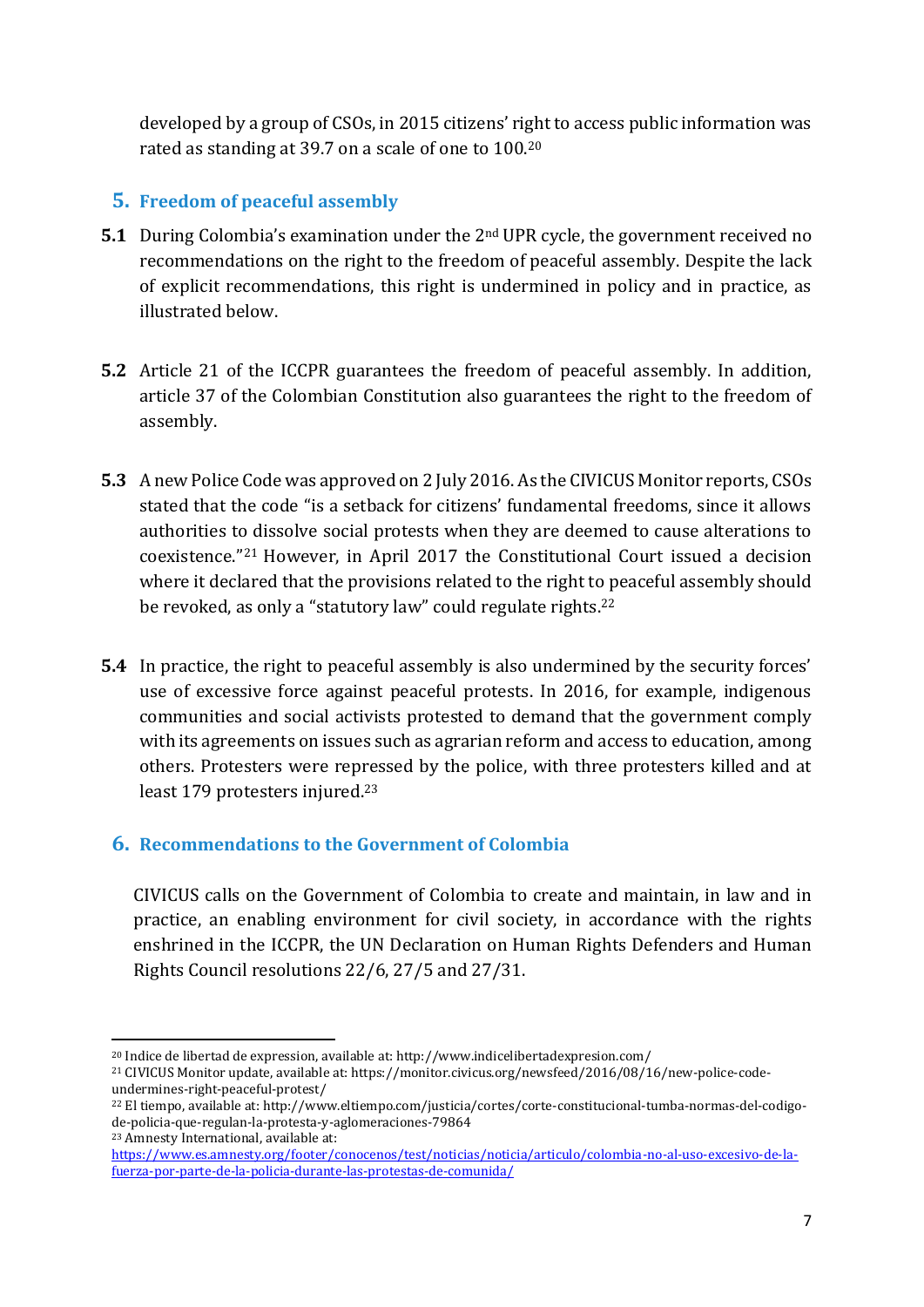The following specific recommendations are made:

#### **6.1 Regarding the freedom of association**

- Take measures to foster a safe, respectful, enabling environment for civil society, including through removing legal and policy measures that unwarrantedly limit the right to association.
- Guarantee the effective and independent functioning of autonomous trade unions

#### **6.2 Regarding the protection of human rights defenders**

- Provide civil society members, HRDs and journalists with a safe and secure environment to carry out their work. Conduct impartial, thorough and effective investigations into all cases of attacks, harassment and intimidation against HRDs, and bring the perpetrators of offences to justice.
- Ensure that HRDs are able to carry out their legitimate activities without fear or undue hindrance.
- Publicly condemn instances of harassment and intimidation of CSOs and activists.
- Systematically apply legal provisions that promote and protect human rights and strength the protection mechanism in order to protect HRDs fully.

## **6.3 Regarding the freedom of expression, independence of the media and access to information**

- Ensure the freedom of expression and media freedom by all bringing national legislation into line with international standards.
- Ensure that journalists may work freely and without fear of retribution for expressing critical opinions or covering topics that the government may find sensitive.
- Allow unfettered access to online information resources and establish mechanisms to facilitate public access to information in line with best practices.
- Refrain from adopting any laws providing for censorship or undue control over the content of the media.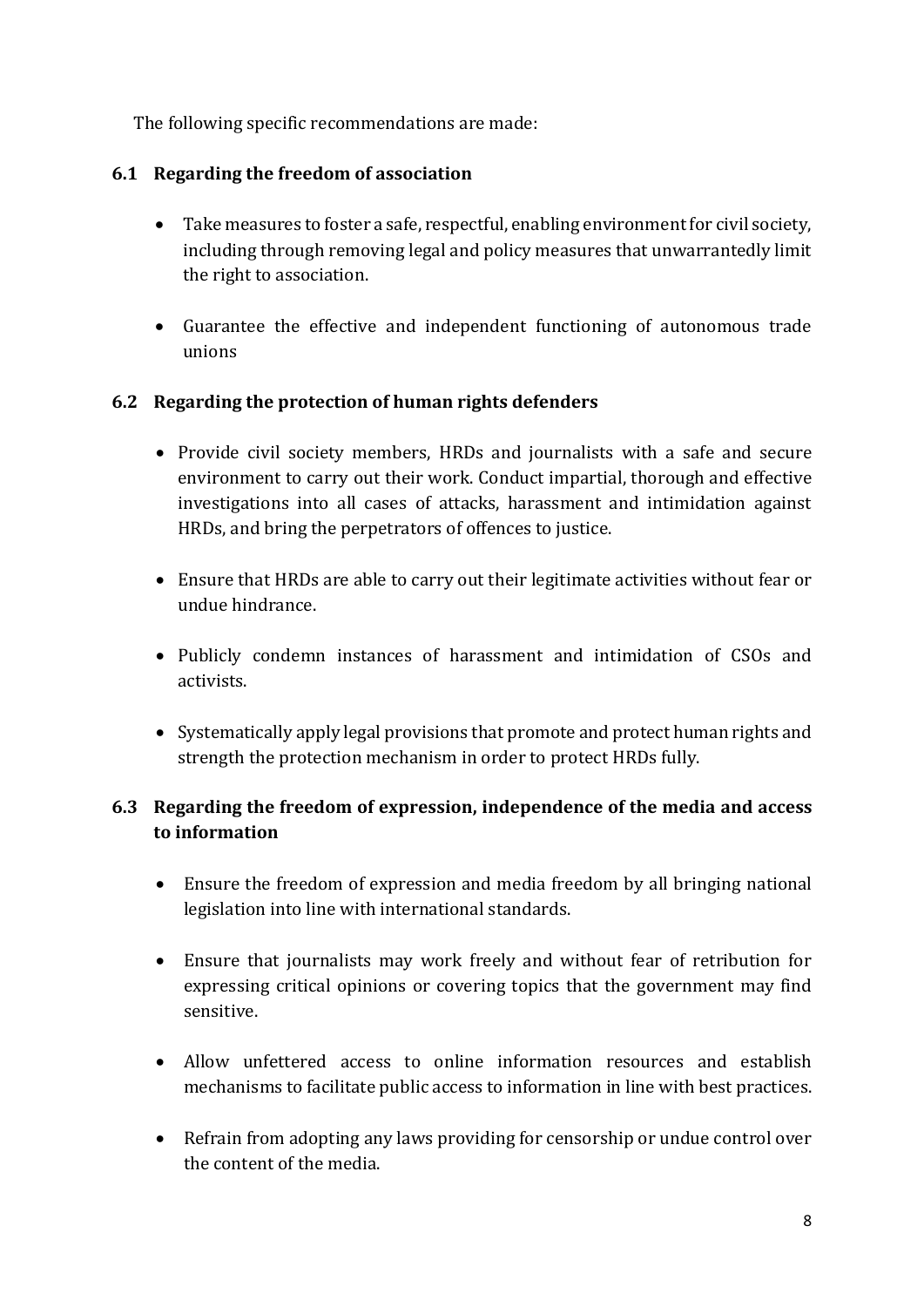## **6.4 Regarding the freedom of peaceful assembly**

- Adopt best practices on the freedom of peaceful assembly, as put forward by the UN Special Rapporteur on the right to freedom of peaceful assembly.
- Amend the Police Code in order to guarantee fully the right to the freedom of peaceful assembly.
- Immediately and impartially investigate all instances of extrajudicial killings and excessive force committed by security forces while monitoring protests and demonstrations.
- Review and if necessary update human rights training for the police and security forces, with the assistance of independent CSOs.
- Publicly condemn the use of excessive and brutal force by security forces in the dispersal of protests, launch a formal investigation into abuses, and bring the perpetrators to justice.

## **6.5 Regarding access to UN Special Procedures mandate holders**

• Prioritise a visit with the following UNSRs 1) Special Rapporteur on the situation of human rights defenders; 2) Special Rapporteur on the promotion and protection of the right to freedom of opinion and expression; 3) Special Rapporteur on the rights to freedom of peaceful assembly and of association; 4) Special Rapporteur on extrajudicial, summary or arbitrary executions; 5) Special Rapporteur on the rights of indigenous peoples and; 6) Working Group of Experts on People of African Descent.

#### **6.6 Regarding State engagement with civil society**

- Implement transparent and inclusive mechanisms of public consultations with CSOs on all issues mentioned above and enable the more effective involvement of civil society in the preparation of law and policy.
- Include CSOs in the UPR process before finalising and submitting the national report.
- Incorporate the results of this UPR into its action plans for the promotion and protection of all human rights, taking into account the proposals of civil society,